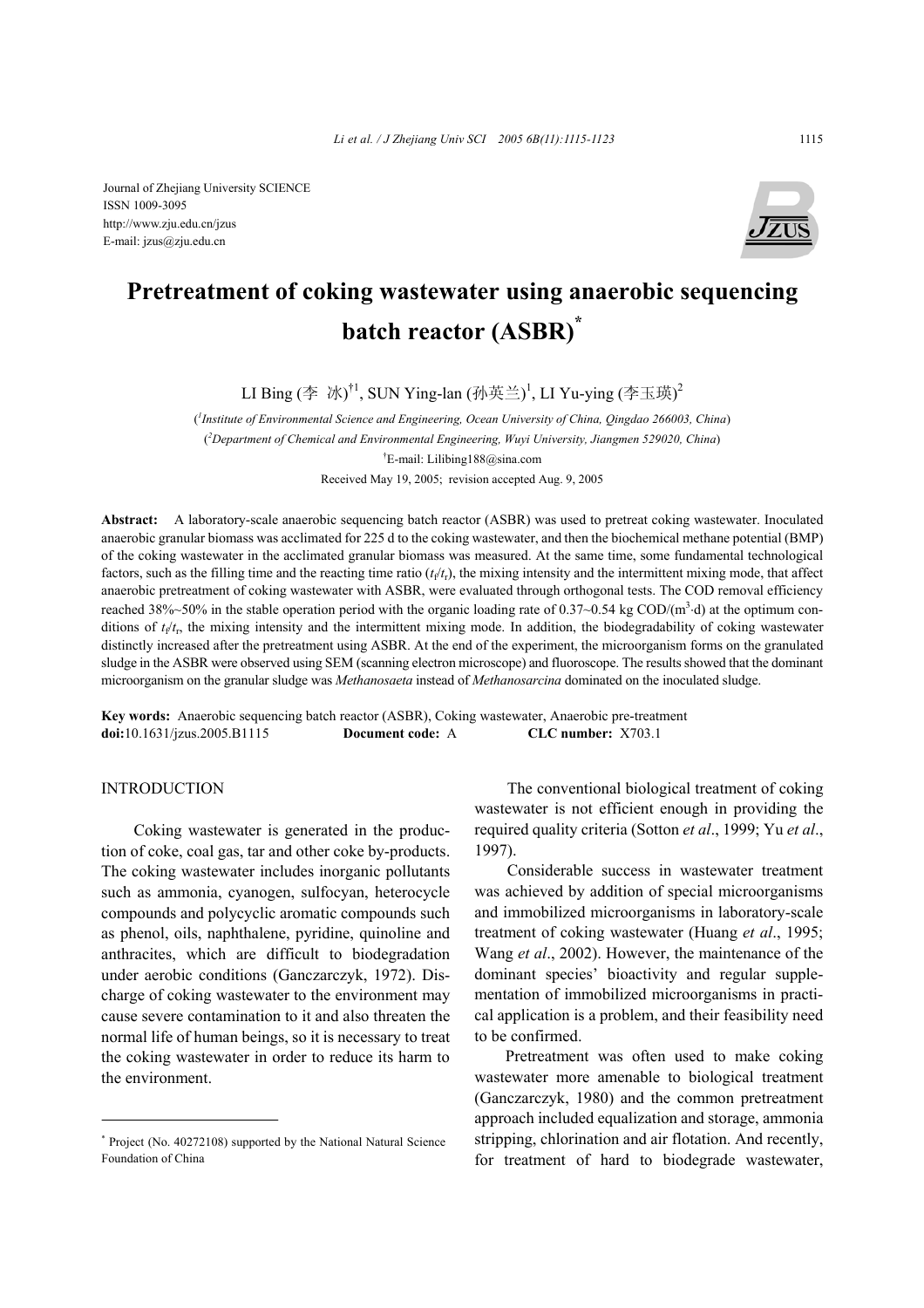combinations of anaerobic and aerobic treatments were effective and less expensive, in which A/O (anaerobic-aerobic) and  $A^2$ /O (anaerobic-anoxicaerobic) were major methods. In these systems, the anaerobic processes serve as pretreatment for partial degradation of some refractory and inhibitory organic compounds to lighten the load of subsequent anoxic and aerobic processes. So far,  $A/O$  and  $A^2/O$  are getting popular for treatment of coking wastewater (Zhang *et al*., 1998; Wen *et al*., 1991; Li *et al*., 2001; 2003). Studies showed that the anaerobic treatment could greatly improve the biodegradability of the coking wastewater, and created good condition for subsequent aerobic treatment.

ASBR is a high rate anaerobic process (US Pat. No. 5185079) developed by Dague and co-workers at Lowa State University (Dague *et al*., 1992; Sung and Dague, 1992). The promising feature of the ASBR process is that granular biomass can be achieved, and in this way higher biomass can be maintained in the reactor with efficient biomass setting and a long solids retention time (SRT) (Dague *et al*., 1966; 1970). There are many reports on studies of ASBR (Herum and Dague, 1993; Wirtz and Dague, 1996; Sung and Dague, 1995) but few of them were on the treatment of actual wastewater (Timur and Özturk, 1997; 1999).

The main purpose of this paper was to study the pretreatment of coking wastewater using ASBR, and the optimization of the ASBR process operating parameters such as the ratio of filling time to reacting time  $(t_f/t_f)$ , the mixing intensity (MI) and the intermittent mixing mode (IMM) by orthogonal test. For elaborating the experiments plan, we use the method of orthogonal test for three factors at three levels in this research.

## MATERIALS AND METHODS

#### **Coking wastewater**

The coking wastewater used in this study was collected from the wastewater treatment plant at Taiyuan Coke Company, China. Wastewater characteristics are summarized in Table 1. Samples were stored at 4 °C in sealed containers with minimum headspace to prevent degradation by reaction with oxygen.

| Parameter              | Values       |
|------------------------|--------------|
| $COD$ (mg/L)           | $400 - 1300$ |
| Total phenols $(mg/L)$ | $170 - 232$  |
| Cyanide $(mg/L)$       | $30 - 35$    |
| $TKN$ (mg/L)           | $253 - 714$  |
| $NH_3-N$ (mg/L)        | $230 - 668$  |
| Sulfides $(mg/L)$      | $65 - 78$    |
| pН                     | $7.2 - 8.6$  |

**Table 1 Characteristics of the coking wastewater** 

#### **Experiment procedure**

1. The ASBR experimental system

In this research, tests were conducted using a laboratory-scale ASBR with total volume of 14 L, which provided an effective 12 L liquid volume and 2 L headspace. The cylindrical reactor has inside diameter of 14.8 cm and liquid depth of 69.8 cm. Several 12 mm diameter ports were located along the side of the reactor to enable input and withdrawal of effluent and water samples. The ASBR reactor was installed in an incubator capable of maintaining 35 °C temperature, and had a gas scrubber. A schematic of the ASBR system used in this research is shown in Fig.1. Mixing was accomplished by recirculating biogas through a diffuser at the bottom of the ASBR. The biogas was recirculated from the top of the reactor through a 12 mm diameter tygon tubing with a homemade gas pump. In addition, an 8-L gasbag was attached to the ASBR headspace to ensure that gas was available during decanting. A foam separation bottle on the effluent gas stream to prevent diffuser clogging as a result of solids carried out of the reactors by the gas stream.



**Fig.1 Schematic of ASBR**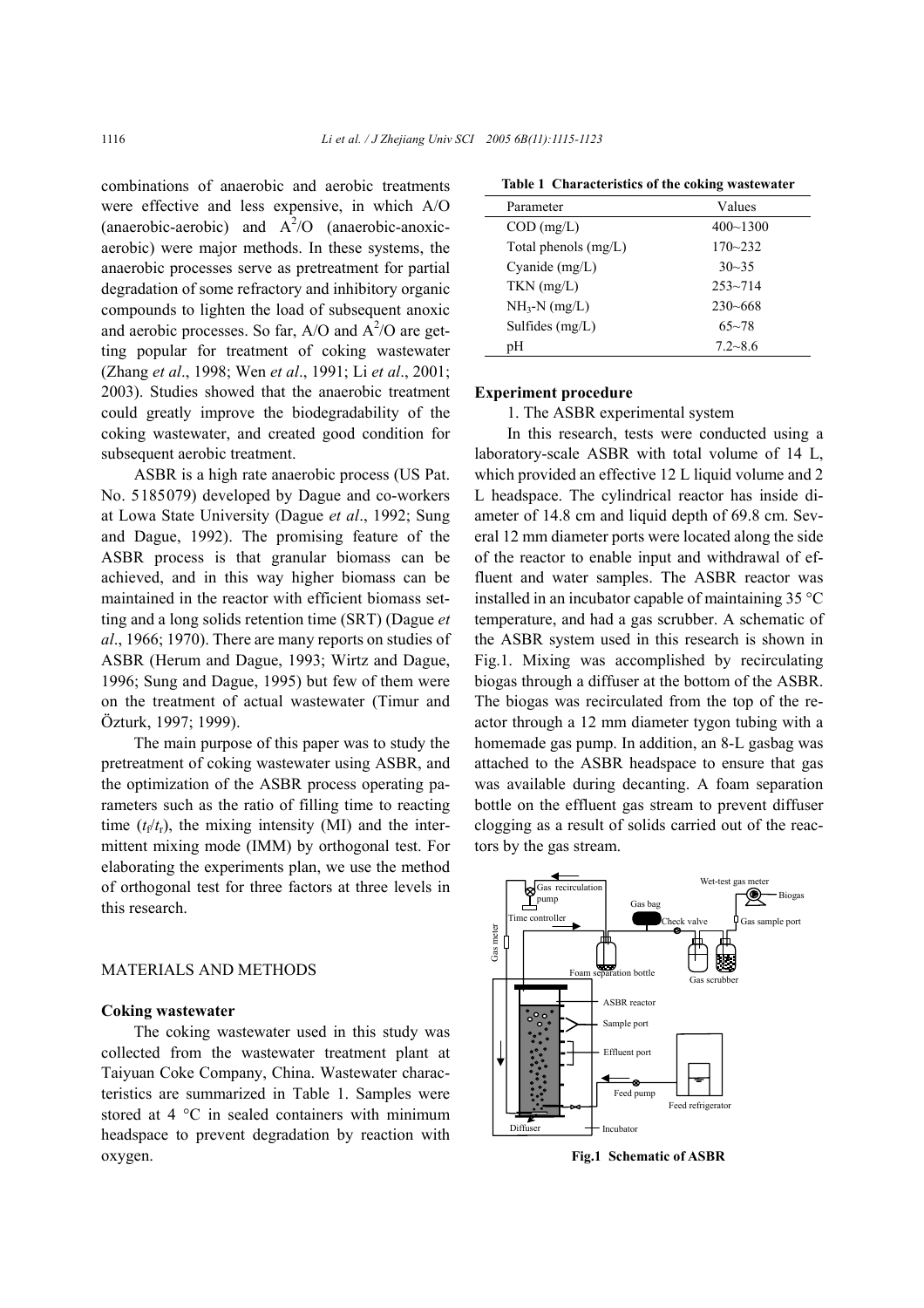The ASBR operating principles were relatively simple as described in a previous publication (Sung and Dague, 1992). The reactor sequence included four steps: filling, reacting, settling and decanting. During the filling and reacting steps, the reactor was intermittently mixed through biogas circulation. During the settling step, mixing was shut off to allow biomass solids separation. The decanting step was implemented after sufficient solids separation had occurred. The decant volume was equal to the volume fed during the filling step.

In the initial test, 5 L anaerobic granular biomass was seeded; 7 L sucrose solution at concentration of 7200 mg/L and appropriate quantity of N and P nutrients with the COD: N: P ratio of 300:7:1 introduced into the ASBR reactor, which resulted in biomass concentration of 21.5 g mlvss/L. The system was operated for 20 d under the following conditions: pH of 7.0~8.0, fill influent of 5 L sucrose solution at concentration of 7200 mg/L and cycling period of 24 h (4 h filling period, 19 h reacting period, 0.5 settling period, 0.5 decant period).

2. The acclimation of granular biomass seed

As the anaerobic granular biomass seed was cultivated with high concentration sucrose synthetic wastewater, acclimation was necessary to induce the seeded biomass microorganisms to adapt to the coking wastewater contain not easily degradable compounds. During the acclimation, the ratio of the coking wastewater to the sucrose in the influent was increased correspondingly with the alternative decrease of the total influent concentration, until the influent contained coking wastewater without any sucrose. During this period, the settling effect was so poor that a little small sludge flowed out of the reactor. And the biomass lost by flotation not replaced by new biomass so that in this case, the settling time was extended from 0.5 h to 2.0 h. The acclimation ceased when there was just very little sludge in the effluent while there was still some biomass in the reactor; the sludge had good sedimentation property and the treatment efficiency stabilized. Total acclimation lasted for 225 d.

3. BMP (biochemical methane potential) measurement

At the end of coking wastewater acclimation, the biochemical methane potential (BMP) was measured. BMP reflects the amount of organic contaminant in the wastewater that can potentially be converted into methane by anaerobic process. Therefore, BMP can be used to evaluate the efficiency of anaerobic treatment process.

BMP was determined at 35 °C. Seeded culture of 100 ml acclimated anaerobic granular biomass and 350 ml coking wastewater (with the COD of 800 mg/L) were introduced into a 500 ml serum bottle anaerobically purged with carbon dioxide and nitrogen gases. Some background inorganic nutrients were introduced into airproofed (with rubber cap) serum bottles (Speece and McCarty, 1964) (Table 2). To eliminate error introduced by the gasses generated by the self-decomposition of anaerobic biomass, control test was needed to correct the error. The control test was prepared according to the same procedure prescribed above, but it was done without any addition of coking wastewater and acclimated anaerobic granular biomass.

The gas produced in the anaerobic reactions includes  $CO<sub>2</sub>$  and CH<sub>4</sub>. Because  $CO<sub>2</sub>$  production does not represent COD reduction under anaerobic conditions, it is necessary to eliminate  $CO<sub>2</sub>$ . In this study, 0.1

|                 | Table 2 Background inorganic nutrients added in |  |  |
|-----------------|-------------------------------------------------|--|--|
| <b>BMP</b> test |                                                 |  |  |

| Fractions                             | Values in reactor (mg/L) |
|---------------------------------------|--------------------------|
| NH <sub>4</sub> Cl                    | 400                      |
| $MgSO_4$ -7 $H_2O$                    | 400                      |
| <b>KCl</b>                            | 400                      |
| Na <sub>2</sub> S.9H <sub>2</sub> O   | 300                      |
| CaCl <sub>2</sub> ·2H <sub>2</sub> O  | 50                       |
| $(NH_4)_2HPO_4$                       | 80                       |
| FeCl <sub>2</sub> ·4H <sub>2</sub> O  | 40                       |
| CoCl <sub>2</sub> ·6H <sub>2</sub> O  | 10                       |
| ΚI                                    | 10                       |
| (NaPO <sub>3</sub> ) <sub>6</sub>     | 10                       |
| MnCl <sub>2</sub> ·4H <sub>2</sub> O  | 0.5                      |
| NH <sub>4</sub> VO <sub>3</sub>       | 0.5                      |
| CuCl <sub>2</sub> ·2H <sub>2</sub> O  | 0.5                      |
| ZnCl <sub>2</sub>                     | 0.5                      |
| $AICl_3.6H_2O$                        | 0.5                      |
| NaMoO <sub>4</sub> ·2H <sub>2</sub> O | 0.5                      |
| $H_3BO_3$                             | 0.5                      |
| NiCl <sub>2</sub> ·6H <sub>2</sub> O  | 0.5                      |
| $NaWO_4.2H_2O$                        | 0.5                      |
| Na <sub>2</sub> SeO <sub>3</sub>      | 0.5                      |
| Cysteine                              | 10                       |
| NaHCO <sub>3</sub>                    | 6000                     |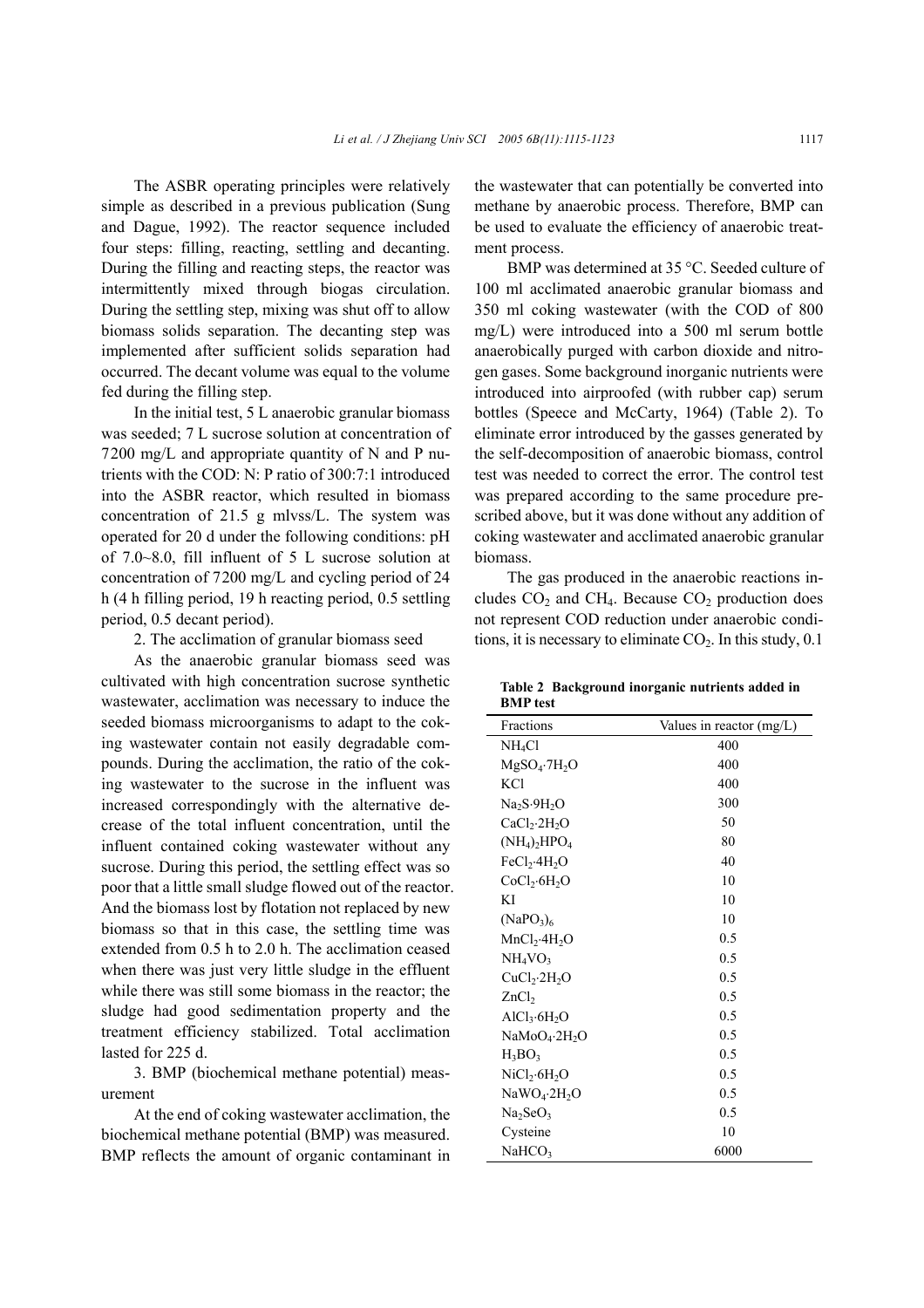mol/L sodium hydroxide solution was used as a  $CO<sub>2</sub>$ absorbent, so the gas produced in the anaerobic reactions contains  $CH_4$  only. Gas production from all bottles was measured periodically at incubation temperature (35  $\degree$ C) by the liquid displacement method.

4. Orthogonal test

Empirical data obtained during the acclimation procedure revealed that three key factors affect COD removal efficiency were: the ratio of filling time to reacting time  $(t_f/t_f)$ , the mixing intensity (MI) and the intermittent mixing mode (IMM). In order to select the optimal ASBR operating parameters, orthogonal test was conducted after the acclimation. In the orthogonal test, the operating cycle period, settling period and decant period were 24, 2.0, and 0.5 h respectively, and influent pH was adjusted to 7.0~8.0.

The typical operation of ASBR with fast filling time (Dague *et al*., 1992; Sung and Dague, 1992) leads to a low ratio of fill time to reaction time  $(t_f/t_r)$ . But this operating strategy may cause the acid formation problem observed by Suthaker *et al*.(1991). Considering the toxicity of the coking wastewater and the accumulation of acid resulting from the fast filling, the filling time was extended properly and three levels of the  $t_f/t_r$  was selected as 0.3, 0.5 and 1.0 in this study. As to the mixing intensity, sufficient intensity should be selected to ensure uniform conditions throughout the reactor and effective contact of the wastewater with the granulated biomass to improve the mass transfer flux. While excessive intensity of mixing may shear the anaerobic granular biomass and result in poor solids separation. Usually the mixing was supplied by biogas recirculation or mechanical agitation (when biogas cannot insufficiently provide suitable mixing) (Sung and Dague, 1995; Zaiat *et al*., 2001; Rodrigues *et al*., 2003). It was reported that intermittent mixing rather than continuous mixing resulted in superior performance (Dague *et al*., 1970). Therefore, intermittent mixing supplied by biogas was applied in this study.

In the experiments plan we use the method of orthogonal test for three factors at three levels. By levels we mean the values taken by the factors. Table 3 lists the factors to be studied and the assignment of the corresponding levels. The orthogonal array  $L_9$  (3<sup>4</sup>) shown in Table 4 was chosen with 9 rows corresponding to the number of tests and 4 columns at three levels.

Table 3 Assignment of the levels to the factors<sup>a</sup>

| Levels        |                       | Factors |                                      |
|---------------|-----------------------|---------|--------------------------------------|
|               | $t_{\rm f}/t_{\rm r}$ | МI      | IMM                                  |
|               | 03                    | 0.017   | $30 \frac{\text{s}}{20}$ min         |
| $\mathcal{L}$ | 0.5                   | 0.025   | $30 \frac{\text{s}}{30 \text{ min}}$ |
|               | 10                    | 0.033   | $100 \frac{\text{s}}{45}$ min        |

 $a_t/t$ <sub>f</sub>: The fill time to reaction time ratio; IMM: Intermittent mixing mode; MI: Mixing intensity (L biogas/(L reactor volume⋅min))

Table 4 Orthogonal array  $L_9(3^4)$  in this test<sup>a</sup>

| $L_9(3)$<br>test | $t_{\rm f}/t_{\rm r}$ | <i>IMM</i><br>МI |                                      | <b>Blank</b> |
|------------------|-----------------------|------------------|--------------------------------------|--------------|
|                  | 0.3                   | 0.017            | $30 \frac{\text{s}}{20}$ min         |              |
| 2                | 0.3                   | 0.025            | $30 \frac{\text{s}}{30 \text{ min}}$ | 2            |
| 3                | 0.3                   | 0.033            | $100 \frac{\text{s}}{45}$ min        | 3            |
| 4                | 0.5                   | 0.017            | $30 \frac{\text{s}}{30 \text{ min}}$ | 3            |
| 5                | 0.5                   | 0.025            | 100 s/45 min                         | 1            |
| 6                | 0.5                   | 0.033            | 30 s/20 min                          | 2            |
| 7                | 1.0                   | 0.017            | 100 s/45 min                         | 2            |
| 8                | 1 <sub>0</sub>        | 0.025            | $30 \frac{\text{s}}{20}$ min         | 3            |
| 9                | 1.0                   | 0.033            | $30 \frac{\text{s}}{30 \text{ min}}$ |              |

 $\frac{1}{t}$   $\frac{1}{t}$   $\frac{1}{t}$ . The fill time to reaction time ratio; IMM: Intermittent mixing mode; MI: Mixing intensity (L biogas/(L reactor volume⋅min))

#### 5. Stable operation of ASBR

The optimal conditions selected through the orthogonal test were applied for stable ASBR operation. And the biomass in the ASBR reactor, the BOD<sub>5</sub>/COD ratio of the influent and the effluent were determined during the stable operation.

#### **Analytical methods**

Soluble COD,  $BOD<sub>5</sub>$  were analyzed following the procedures in the standard methods (American Public Health Association, 1992), and samples contained no SS (suspended solid). The biomass in ASBR was measured by weighing method.

Size classification was achieved by wet sieving in perspex cylinders ( $\varnothing$  65 mm×100 mm) equipped with a sieve plate. After filling the sieve column with mineral medium and placing the sample on top, it was flushed with nitrogen gas. During gentle intermittent swirling the granules settle throng the sieve plates according to their size.

## RESULTS AND DISCUSSION

#### **BMP assay**

When there was no biogas generated in both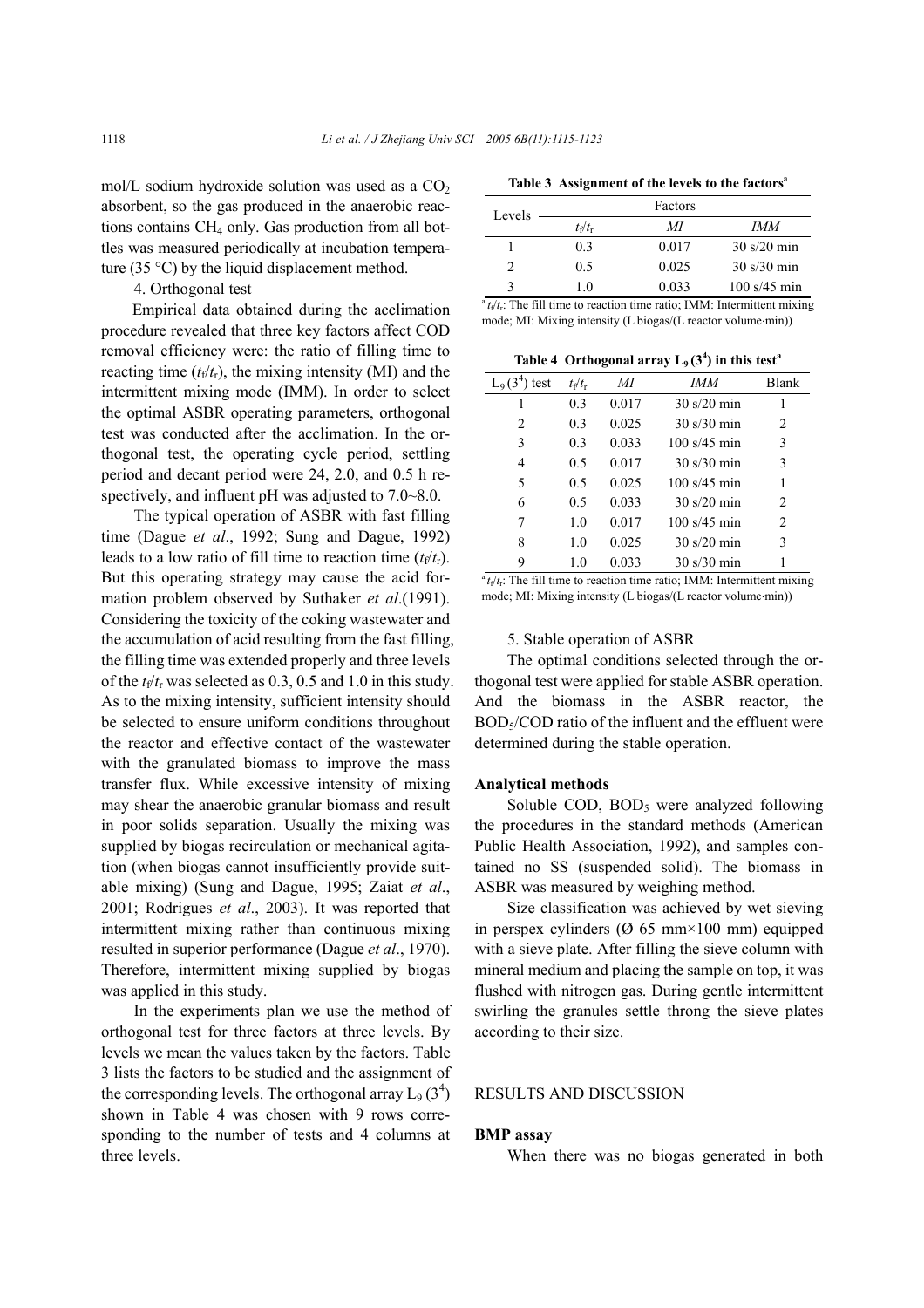bottles of the sample test and the control test, the BMP test ended. The results of the BMP study are given in Fig.2 showing that the net gas production of 46.3 ml was equal to the sample test gas production volume minus the control test gas production volume.



**Fig.2 BMP determination gas production curve** 

BMP was referenced either to sample volume  $(m^3 CH_4/m^3$  sample), sample mass  $(m^3 CH_4/kg \text{ sam-}$ ple) or sample organic content  $(m^3 \text{ CH}_4/\text{kg COD})$ (Oven *et al*., 1979). The latter method permits direct transfer of results into percent organic matter converted to methane. Since 395 ml methane at 35 °C is equivalent to 1 g of COD removed from the wastewater during the anaerobic process, there is a stoichiometric relationship which allows calculation of the COD reduction in the liquid phase. In the sample test of the BMP assay, 350 ml coking wastewater was assayed with 100 ml of anaerobic granular biomass inoculums. After 130 d of incubation,  $248.6$  ml CH<sub>4</sub> was produced in all. As to the control test, there were 100 ml anaerobic granular biomass inoculums without the addition of coking wastewater. After only 58 d of incubation, the gas production stopped, and 202.3 ml CH4 was produced in all. Therefore, the net  $CH_4$  production was 46.3 ml, and the BMP result was  $0.165 \text{ m}^3 \text{ CH}_4/\text{kg COD}$ .

In theory, 350 ml coking wastewater with COD of 800 mg/L used in the BMP assay should produce 110.6 ml CH<sub>4</sub> at 35 °C under anaerobic conditions based on the stoichiometric relationship mentioned above. Therefore, the percent coking wastewater converted to methane was 41.9%.

The BMP gas production curve in Fig.2 showed that in the first 58 d, the gas production rate of the

control test was higher than that in the coking wastewater sample test. This showed that the coking wastewater inhibiting effect on anaerobic biomass inoculums, but that the anaerobic microorganisms adapted to coking wastewater gradually after long time acclimation. Acclimation of 225 d was conducted before the BMP assay, which showed that the gas production rate was still low. The gas production lasted for 130 d, which was far more than the 30~60 d suggested for BMP assay. From the result of the BMP assay it could be concluded that the biodegradability of the coking wastewater was rather low. Therefore, long time acclimation of the inoculated anaerobic granular biomass to the coking wastewater is essential for satisfactory treatment.

### **Orthogonal test**

The test results of the 9 tests arranged by orthogonal array  $L_9$  (3<sup>4</sup>) are given in Table 5 presenting the effect of the various factor levels on the COD removal efficiency. The tests under each testing condition were conducted for 15 d. The average of the last ten days' COD removal efficiency is given in the last row of Table 5. In the orthogonal test, the error in the response variable (COD removal efficiency) resulted from the fluctuating influent coking wastewater concentration. There are three levels of each factor in Table 5. With every level occurring three times, so the total number of the test was 9.

Table 5 can be used to analyze the optimal level for every factor. For the factor  $t_f/t_r$ ,  $K_{12} > K_{13} > K_{11}$ . It shows that level 2  $(t_f/t_r \text{ was } 0.5)$  was the optimal level for the factor of  $t_f/t_r$ . For the factor MI,  $K_{22} > K_{23} > K_{21}$ . It indicates that level 2 (mixing intensity was 0.025 L biogas/(L reactor volume⋅min)) was the optimal level for the factor of mixing intensity. For the factor IMM,  $K_{33} > K_{32} > K_{31}$ . It shows that level 3 (intermittent mixing mode was 100 s/45 min) was the optimal level for the factor intermittent mixing mode.

In Table 5,  $S_i$  is the quadratic sum of dispersion factor *j*. From  $S_i$  we can determine the importance of different factor. Therefore, the relation  $S_1 > S_3 > S_2$  indicates that the factor  $t_f/t_r$  is the most important parameter affecting treatment efficiency.

In addition,  $R_i$  the range of  $K_{i,j}$ , and the value of  $R_i$ reflect the importance of the factor *j*. Here  $R_1 > R_3 > R_2$ , which indicates that the factor of  $t_f/t_r$  was the most important parameter affecting treatment efficiency.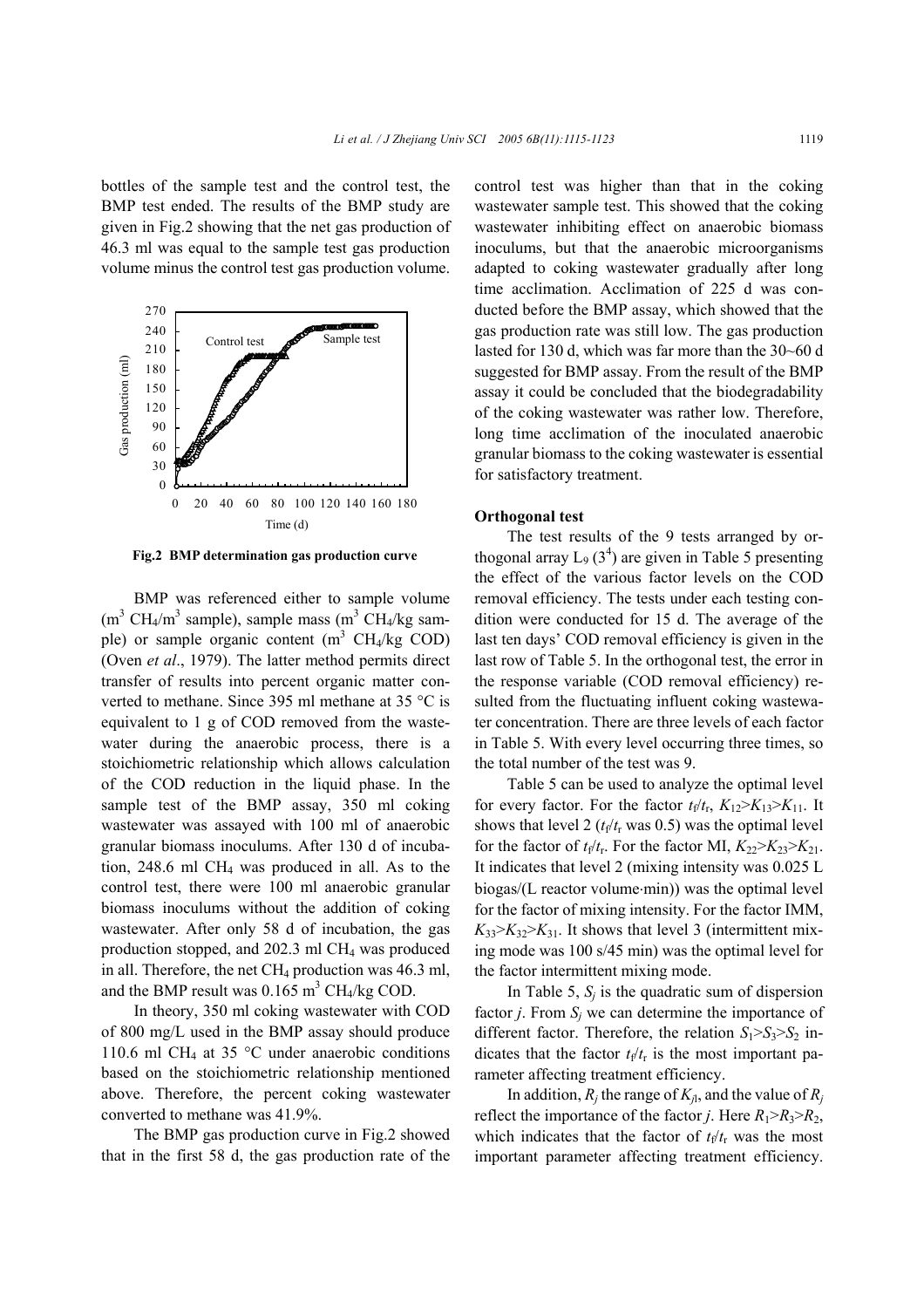| Test     |                       | $\overline{2}$ | 3                                    | 4              | $Y_i$ (Mean value)     |
|----------|-----------------------|----------------|--------------------------------------|----------------|------------------------|
|          | $t_{\rm f}/t_{\rm r}$ | MI             | <b>IMM</b>                           | <b>Blank</b>   | COD removal efficiency |
| 1        | 0.3                   | 0.017          | $30 \frac{\text{s}}{20}$ min         |                | 16.6                   |
| 2        | 0.3                   | 0.025          | $30 \frac{\text{s}}{30 \text{ min}}$ | $\overline{c}$ | 15.7                   |
| 3        | 0.3                   | 0.033          | $100 \frac{\text{s}}{45}$ min        | 3              | 15.9                   |
| 4        | 0.5                   | 0.017          | $30 \frac{\text{s}}{30 \text{ min}}$ | 3              | 25.2                   |
| 5        | 0.5                   | 0.025          | $100 \frac{\text{s}}{45}$ min        |                | 35.5                   |
| 6        | 0.5                   | 0.033          | $30 \frac{\text{s}}{20}$ min         | 2              | 27.0                   |
|          | 1.0                   | 0.017          | $100 \frac{\text{s}}{45}$ min        | $\overline{2}$ | 20.4                   |
| 8        | 1.0                   | 0.025          | $30 \frac{\text{s}}{20}$ min         | 3              | 19.3                   |
| 9        | 1.0                   | 0.033          | $30 \frac{\text{s}}{30 \text{ min}}$ |                | 25.0                   |
| $K_{j1}$ | 48.2                  | 62.2           | 62.9                                 | 77.1           | $K=200.6$              |
| $K_{j2}$ | 87.7                  | 70.5           | 65.9                                 | 63.1           | $P = 4471.2$           |
| $K_{j3}$ | 64.7                  | 67.9           | 71.8                                 | 60.4           |                        |
| $R_j$    | 39.5                  | 8.3            | 8.9                                  | 16.7           |                        |
| $Q_j$    | 4733.5                | 4483.3         | 4484.8                               | 4524.7         | $Q = 4812.7$           |
| $S_i$    | 262.3                 | 12.1           | 13.6                                 | 53.5           | $S_T = 341.5$          |

**Table 5 The orthogonal array for COD removal efficiency**

*t*f/*t*r: The fill time to reaction time ratio; MI: Mixing intensity (L biogas/(L reactor volume⋅min)); IMM: Intermittent mixing mode; *Kjl*: The sum of the three results according to the specific level in the row *j*, here *l* represents the level, *j* represents the row. In this paper, for

example,  $K_{11} = Y_1 + Y_2 + Y_3$ ,  $K_{23} = Y_3 + Y_6 + Y_9$ , and so on;  $K = \sum_{i=1}^{3} K_{ji}$ ,  $P = \frac{1}{9} K^2$ ,  $Q_j = \frac{1}{3} \sum_{i=1}^{3} K_{ji}^2$ ,  $S_j = Q_j - P$ ,  $Q = \sum_{i=1}^{9} Y_j^2$ ,  $S_T = \frac{1}{9} \sum_{i=1}^{9} Y_j^2$  $K = \sum_{i=1}^{3} K_{ji}, P = \frac{1}{9} K^{2}, Q_{j} = \frac{1}{3} \sum_{i=1}^{3} K_{ji}^{2}, S_{j} = Q_{j} - P, Q = \sum_{i=1}^{9} Y_{j}^{2}, S_{\text{T}} = Q - P, R_{\text{T}} = \sum_{i=1}^{9} K_{ji},$ 

*l*=1,2,3}−min{*Kjl*, *l*=1, 2, 3}

The same result of analysis was obtained by using  $S_i$ (the quadratic sum of dispersion), so the result from this orthogonal test was credible. As for the intermittent mixing mode, the best value of 100 s/45 min was the biggest of three values (30 s/20 min, 30 s/30 min and 100 s/45 min). So higher IMM values were used for conducting further study which revealing poor effect of sedimentation on biomass in the reactor. Therefore,  $t_f/t_f$  of 0.5, mixing intensity of 0.025 L biogas/(L reactor volume⋅min) and intermittent mixing mode of 100 s/45 min, were the optimal conditions for the orthogonal test.

#### **Stable operation of ASBR**

According to the orthogonal test, the COD removal efficiency increased as intermittent mixing time increased from 30 s/30 min to 100 s/45 min. So it was estimated that the COD removal efficiency would increase as the intermittent mixing time because larger than 100 s/45 min. However, a 20 d's experiment operated under condition of larger intermittent mixing time (120 s/45 min) showed that there was a decline of biomass in the ASBR and that the increase in suspended sludge in the effluent was due to the long mixing time. So 100 s/45 min was selected as the optimal intermittent mixing mode.

A stable operation of three months was carried out under the optimal conditions stated above. In ASBR, when the influent coking wastewater COD concentration was 796~1304 mg/L, influent ammonia nitrogen concentration was 230~668 mg/L, and influent pH was 7.2~8.6, COD removal rate can steadily reach 38%~50%, which agrees with the BMP determination result. Furthermore, the BOD<sub>5</sub> and COD of the effluent and influent of the coking wastewater to the ASBR were measured, and the sample measured for  $BOD<sub>5</sub>$  and  $COD$  contained no SS. The ratio of BOD<sub>5</sub>/COD, COD removal efficiency and biomass in the stable operation are given in Table 6. The results indicated that the average ratio of  $BOD<sub>5</sub>/COD$  to the influent was 0.27, while the average ratio of  $BOD<sub>5</sub>/COD$  to the effluent was up to 0.58, which showed that the biodegradability of the coking wastewater increased greatly after the pretreatment using ASBR. During the stable operation, there was higher biomass to be maintained in the reactor and solids retention time (SRT) was more than 150 d, so there was very little biomass overflowing out of the reactor (Table 6).

During the stable ASBR operation, there was a steady-going run and the COD removal efficiency was as high as 38%~50% even with the fluctuating in-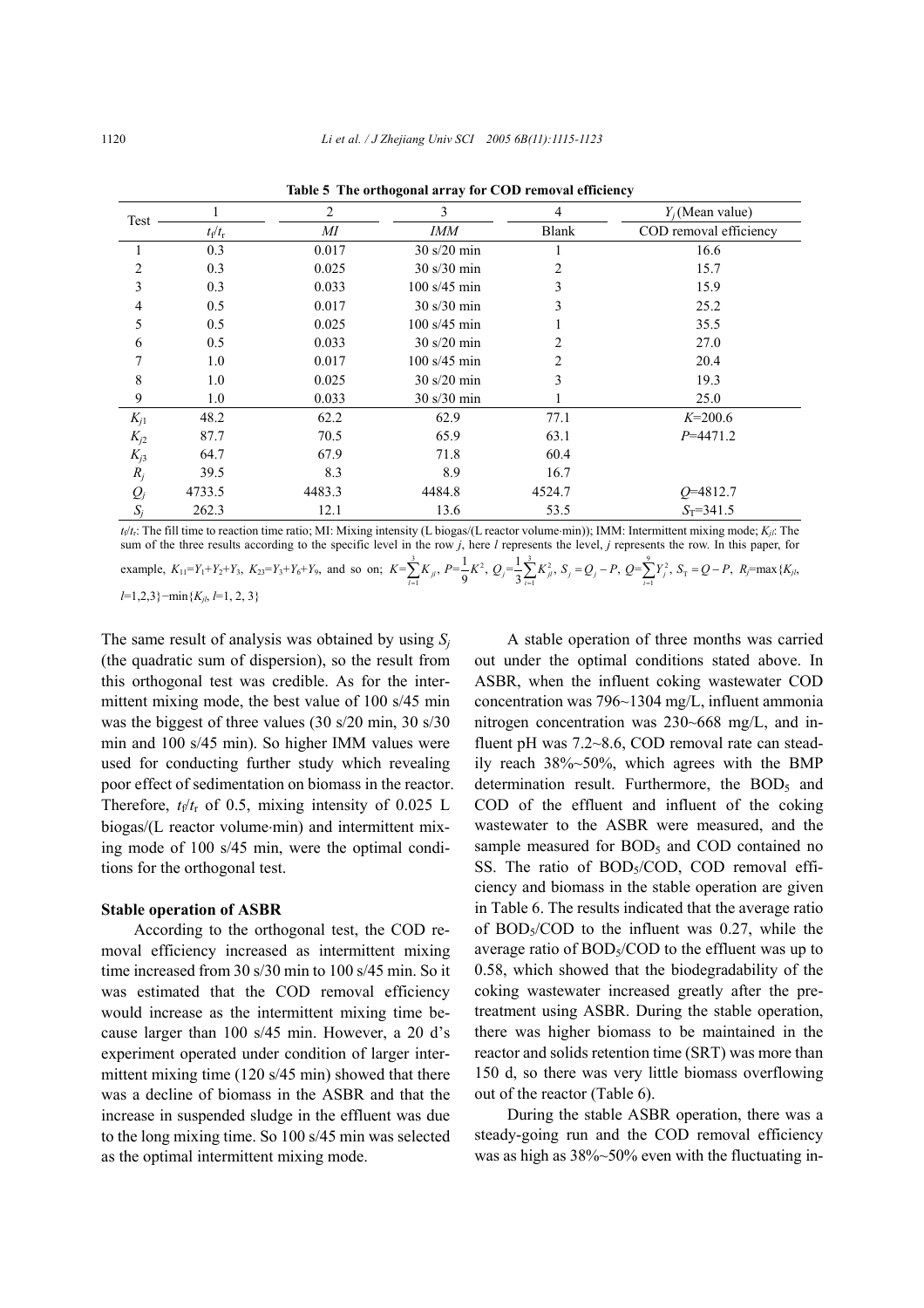| Time | COD removal efficiency | BOD <sub>5</sub> /COD | BOD <sub>5</sub> /COD | <b>Biomass</b> | <b>Effluent SS</b> | <b>SRT</b> |
|------|------------------------|-----------------------|-----------------------|----------------|--------------------|------------|
| (d)  | $(\%)$                 | (Influent)            | (Effluent)            | (g/L)          | (mg/L)             | (d)        |
| 7    | 41.3                   | 0.28                  | 0.54                  | 23.5           | 152                | 154.6      |
| 14   | 42.5                   | 0.29                  | 0.60                  | 23.8           | 145                | 164.1      |
| 21   | 39.6                   | 0.32                  | 0.54                  | 23.2           | 136                | 169.1      |
| 28   | 41.0                   | 0.31                  | 0.59                  | 23.4           | 143                | 163.6      |
| 35   | 44.6                   | 0.31                  | 0.61                  | 23.8           | 139                | 171.2      |
| 42   | 50.3                   | 0.29                  | 0.61                  | 23.6           | 143                | 165.0      |
| 49   | 45.7                   | 0.23                  | 0.57                  | 23.7           | 147                | 161.2      |
| 56   | 44.6                   | 0.23                  | 0.58                  | 24.0           | 151                | 158.9      |
| 63   | 45.1                   | 0.26                  | 0.62                  | 24.1           | 160                | 150.6      |
| 70   | 43.5                   | 0.27                  | 0.60                  | 23.9           | 144                | 166.0      |
| 77   | 38.6                   | 0.29                  | 0.55                  | 23.7           | 145                | 163.4      |
| 84   | 42.9                   | 0.28                  | 0.56                  | 23.6           | 138                | 171.0      |
| 91   | 45.8                   | 0.27                  | 0.57                  | 23.8           | 143                | 166.4      |

**Table 6 The result in the stable ASBR operation** 

fluent of coking wastewater. According to Table 6, the  $BOD<sub>5</sub>/COD$  ratio increased greatly. All these results were due to the higher granular biomass maintained in the ASBR, and the granular biomass had good sedimentation property which resulted in the long SRT inductive to treatment efficiency. The different bacteria on the granular biomass are spaced farther a part than the bacteria of the suspended biomass, and can slightly metabolize the intermediate products of the reaction.

## **Granular biomass microorganism**

The seeded anaerobic granular biomass used in the ASBR had relatively larger particle size, most of which were 1.0~3.0 mm, among which 9.6% were larger than 3 mm. After the granular biomass had acclimated to coking wastewater, the shape of the granular biomass became approximately spheroid, the particle size decreased mostly to about 0.5~2.0 mm, with no particle being larger than 3 mm. Some large particles were bonded together by several small particles. The granular biomass was characterized by softness, tenacity, and viscosity.

The predominant bacteria attached to the seeded granular biomass were *Methanosarcina* both on the surface of the particle and in the middle of the sludge (Tian, 2001). After ASBR anaerobic pretreatment of coking wastewater, the microorganisms on the granular biomass in the ASBR was observed using SEM (scanning electron microscope) and fluoroscope. The surface of the granular biomass in the ASBR was densely occupied by many small cavities (Fig.3a),

which were the passages formed due to the release of gas generated by internal bacteria and to inlet's substrate entering into the biomass. The observed result showed that the main body of granular biomass was *Methanosaeta* in the middle part of the granular sludge (Fig.3b). A small mass of *Methanosarcina* was found in the outer hole of the granular biomass (Fig.3c). The top parts of Fig.3b and Fig.3c are amplification of the bottom parts of the pictures. *Methanosaeta* and *Methanosarcina* have different metabolization characteristics ( $\mu_{\text{max}}$  and  $k_s$ ), and *Methanosaeta* has lower substrate affinity than *Methanosarcina* as mentioned elsewhere (Sekiguchi *et al*., 1999; Wu *et al*., 1996). Many substances in coking wastewater in the influent of the ASBR resist biodegradation and the concentration of influent was low, which were favorable for *Methanosaeta* instead of *Methanosarcina* to be the dominant bacteria in the ASBR as observed in this study.

#### CONCLUSION

The following conclusions were derived from the results of the tests described above:

In this study, the acclimation lasted for 225 d. The long time acclimation of the inoculated anaerobic granular biomass was essential for inducing the microorganisms to adapt to the coking wastewater without disrupting granular biomass activity.

The BMP assay indicated that  $0.165 \text{ m}^3 \text{ CH}_4/\text{kg}$ COD had been converted into methane in coking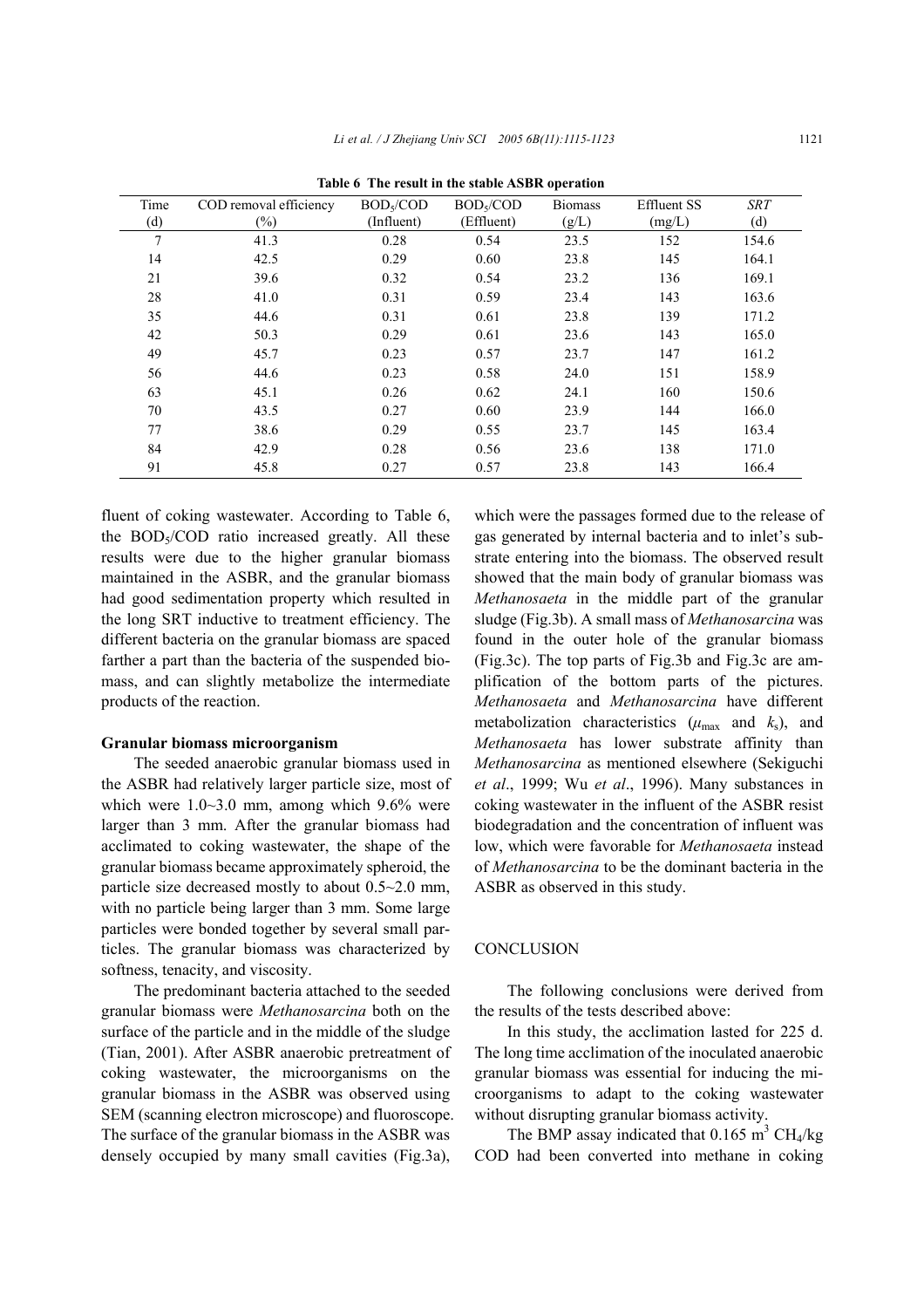

**Fig.3 SEM images of granular biomass in ASBR (a) Surface of the granular biomass; (b)** *Methanosaeta* **in the middle part of the granular sludge, the up part is magnification (×6) of the lower part; (c)** *Methanosarcina* **in the outer hole of the granular biomass, the up part is magnification (×6) of the lower part**

wastewater under anaerobic condition. The result of the BMP assay showed that the maximum mechanization of the coking wastewater under anaerobic condition was 41.9%.

Analysis of the orthogonal test results showed that when the coking wastewater was pretreated using ASBR, the optimal  $t_f/t_f$ , the mixing intensity and the intermittent mixing mode were 0.5, 0.025 L biogas/ (L reactor volume⋅min) and 100 s/45 min respectively. The cycle of ASBR operation was 24 h, of which the filling time was 7.17 h, the reacting time was 14.33 h, the settling time was 2.0 h and the decant time was 0.5 h. When the OLR ranged from 0.37 to 0.54 g COD/ (L⋅d), the removal efficiency of COD reached 38~50%. The SRT was more than 150 d.

There was a great increase of the biodegradability of coking wastewater after its pretreatment with ASBR, and the ratio of  $BOD<sub>5</sub>/COD$  also increased from 0.27 in influent to 0.58 in effluent.

At the end of treatment of coking wastewater using ASBR, the predominant bacteria on the granular biomass was *Methanosaeta* instead of *Methanosarcina* that dominated in the seeded granular biomass.

#### **References**

- American Public Health Association, 1992. Standard Methods for the Examination of Water and Wastewater, 18th Ed. American Pubic Health Association, Washington, DC.
- Dague, R.R., McKinney, R.E., Pfeffer, J.T., 1966. Anaerobic activated sludge. *Journal of the Water Pollution Control Federation*, **38**:220-226.
- Dague, R.R., McKinney, R.E., Pfeffer, J.T., 1970. Solids retention in anaerobic waste treatment systems. *Journal of the Water Pollution Control Federation*, **42**(2):29-46.
- Dague, R.R., Habben, C.E., Pidaparti, S.R., 1992. Initial studies on the anaerobic sequencing batch reactor. *Water Science and Technology*, **26**(9-11):2492-2432.
- Ganczarczyk, J.J., 1972. Second stage activated sludge treatment of coke-plant effluents. *Water Research*, **7**:1137-1157.
- Ganczarczyk, J.J., 1980. Fate of Basic Pollutants in Treatment of Coke-Plant Effluents. Proceedings of the 35th Annual Industrial Waste Conference. Purdue University, West Lafayette, IN.
- Herum, B.A., Dague, R.R., 1993. Effects of Applied Vacuum on the Performance of the Anaerobic Sequencing Batch Reactor. Proceedings of the 48th Annual Industrial Waste Conference. Purdue University, West Lafayette, IN.
- Huang, X., Chen, G., Shao, L.G., Qian, Y., 1995. Coke-plant wastewater treatment by immobilized acclimated bacteria. *Fuel and Energy Abstract*, **36**(6):458.
- Li, Y.M., Gu, G.W., Zhao, J.F., Yu, H.Q., 2001. Anoxic degradation of nitrogenous heterocyclic compounds by acclimated activated sludge. *Process Biochemistry*, **37**(1):81-86.
- Li, Y.M., Gu, G.W., Zhao, J.F., Yu, H.Q., Qiu, Y.L., Peng, Y.Z., 2003. Treatment of coke-plant wastewater by biofilm systems for removal of organic compounds and nitrogen. *Chemosphere*, **52**:997-1005.
- Oven, W.F., Stuckey, D.C., Healy, J.B., Young, L.Y., McCarty, P.L., 1979. Bioassay for monitoring biochemical methane potential and anaerobic toxicity. *Water Research*, **13**:485-492.
- Rodrigues, J.A.D., Ratusznei, S.M., Camargo, E.F.M., Zaiat, M., 2003. Influence of agitation rate on the performance of an anaerobic sequencing batch reactor containing granulated biomass treating low-strength wastewater. *Advances in Environmental Research*, **7**:405-410.